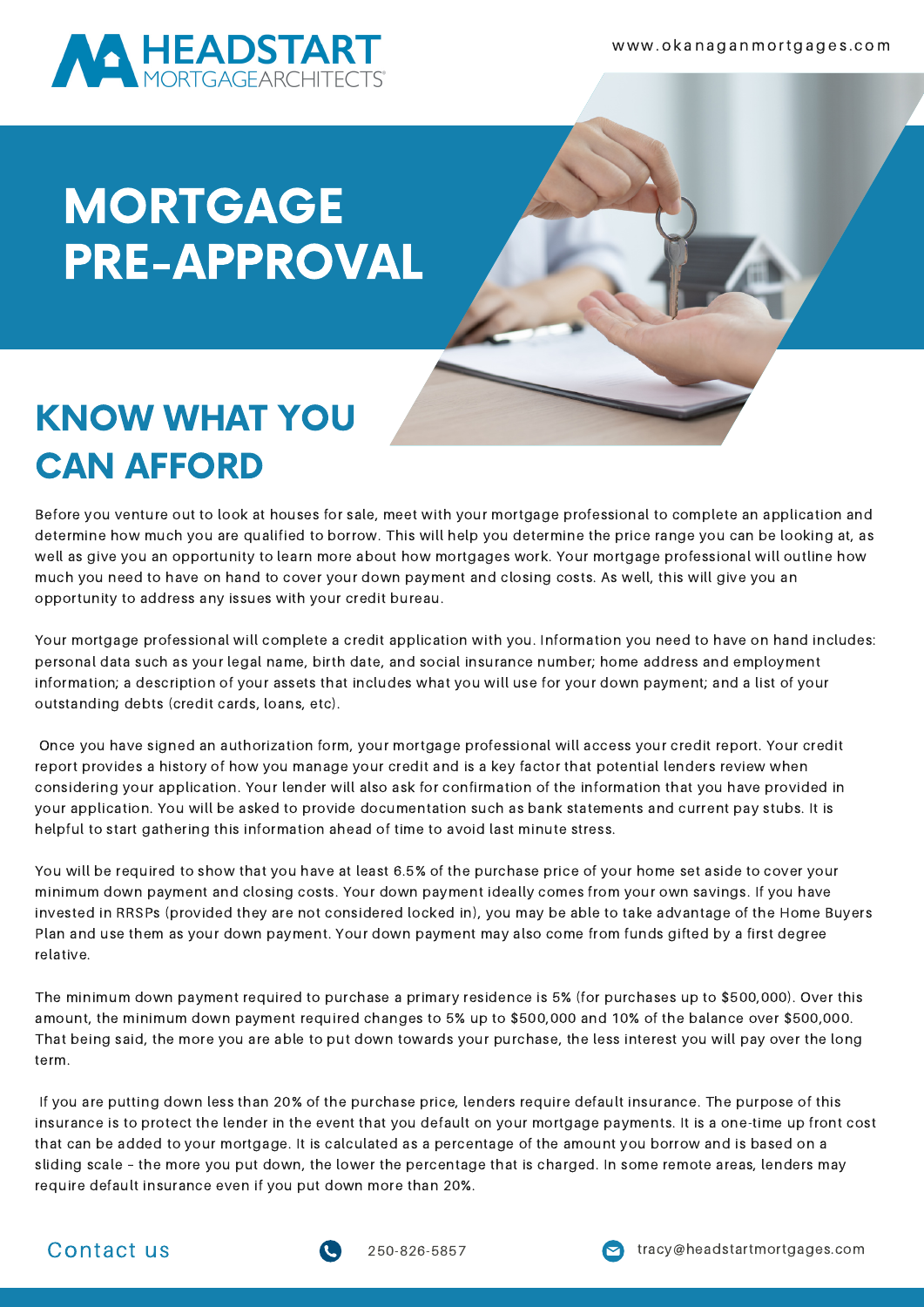

### CLOSING COSTS

Closing costs include items like an appraisal, a home inspection, title insurance, Property Transfer Taxes, and legal fees. Depending on your particular circumstances, an appraisal may not always be necessary. As a first time buyer you may not have to pay property transfer tax. In unusual situations, you may also require a property survey if the original has been lost or if the property has been significantly altered.

Your mortgage professional can give you an idea of what these costs are in your particular area. It is a good idea to use a checklist to keep track of your estimates for these expenses, to ensure that you have enough money set aside to cover them. Once you have completed an application and demonstrated that you have your down payment in place, your mortgage professional will submit an application on your behalf to determine if you are pre-approved. You will find out the maximum amount you are qualified for, and most lenders will issue a 120 day rate guarantee. This rate guarantee means that even if rates go up while you are shopping, your mortgage will be at the pre-approved rate provided it closes within the 120 day period.

If you have not purchased within the 120 days, it is often possible to extend the rate guarantee if rates have not increased. It is important to understand that even though you are considered pre-approved for a mortgage, final approval is still subject to the property you buy being considered suitable by the lender. As well, you must be able to satisfy the lender's requirements for appropriate documentation. It is important to consider your lifestyle and spending habits … just because you are pre approved to a certain amount does not mean it will be comfortable to carry that particular mortgage payment.

Practice making the higher mortgage payment and additional expenses of owning your own home for a few months. This will give you a good idea of whether you want to commit to the maximum amount, or perhaps scale back a little to allow for more discretionary spending. Knowing the amount you are pre-approved for will help guide your search as you move to the fun part of the process – shopping for your new home.





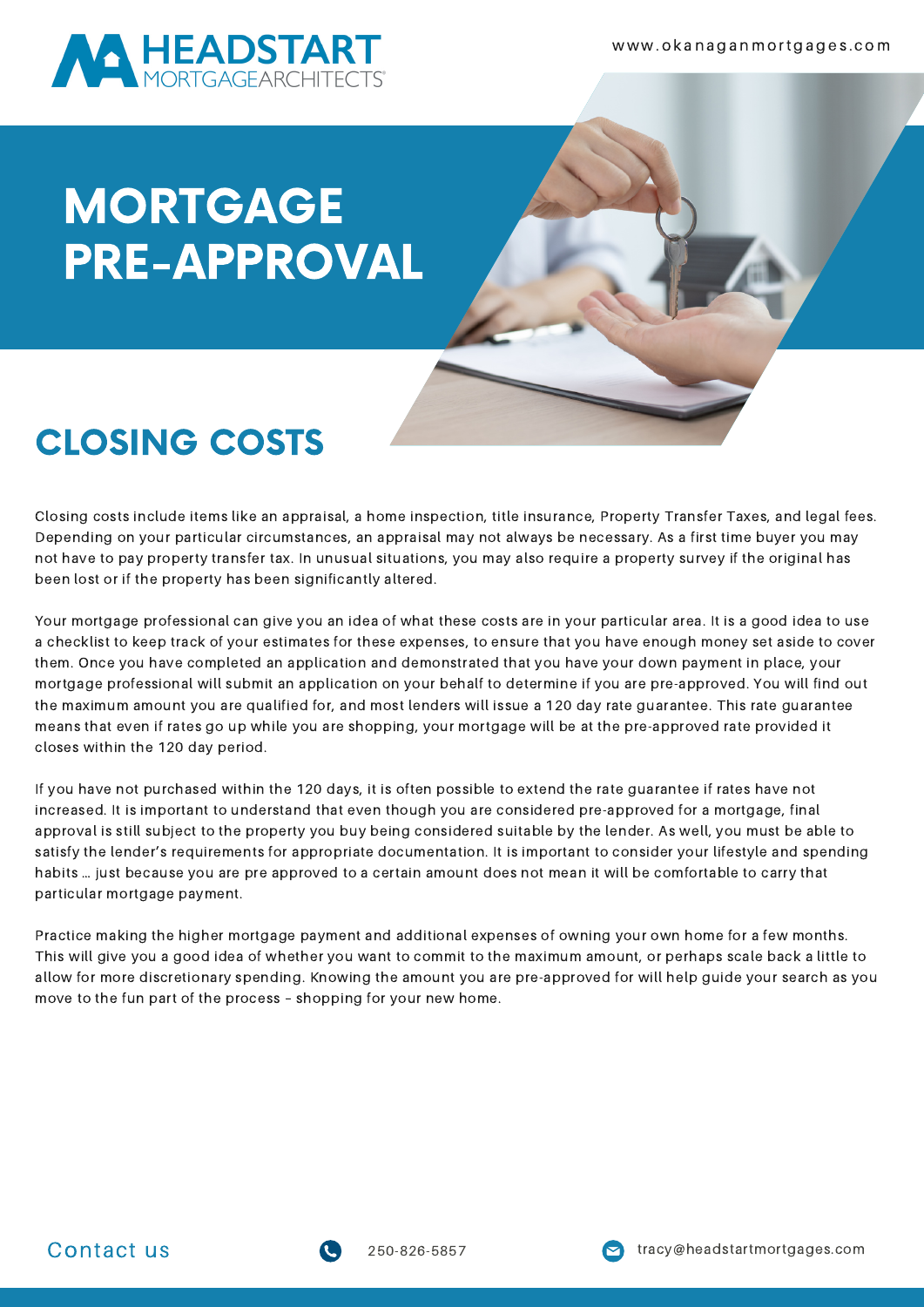

#### HOW MUCH CAN I AFFORD?

How much can I afford? Your mortgage specialist will be able to calculate the amount that you are eligible to borrow. The standard rule of thumb (subject to certain exceptions) is that your housing costs should not be more than 32% of your gross income, and your total debt payments should not exceed 40% of your gross income. According to Canada Mortgage and Housing Corporation, lenders follow two rules to help calculate the maximum mortgage payment you qualify to carry.

These two rules are explained as follows:

#### **Affordability Rule 1**

The first rule is that your monthly housing costs shouldn't be more than 39% of your gross monthly income. Housing costs include your monthly mortgage payments (principal and interest), property taxes and heating expenses. This is known as PITH for short —Principal, Interest, Taxes, and Heating. Lenders add up your housing costs and figure out what percentage they are of your gross monthly income. This figure is called your Gross Debt Service (GDS) ratio. To be considered for a mortgage, your GDS must be 39% or less of your gross household monthly income.

#### **Affordability Rule 2**

The second rule is that your entire monthly debt load should not be more than 44% of your gross monthly income. Your entire monthly debt load includes your housing costs (PITH) plus all your other debt payments (car loans or leases, credit card payments, lines of credit payments, etc.). This figure is called your Total Debt Service (TDS) ratio.